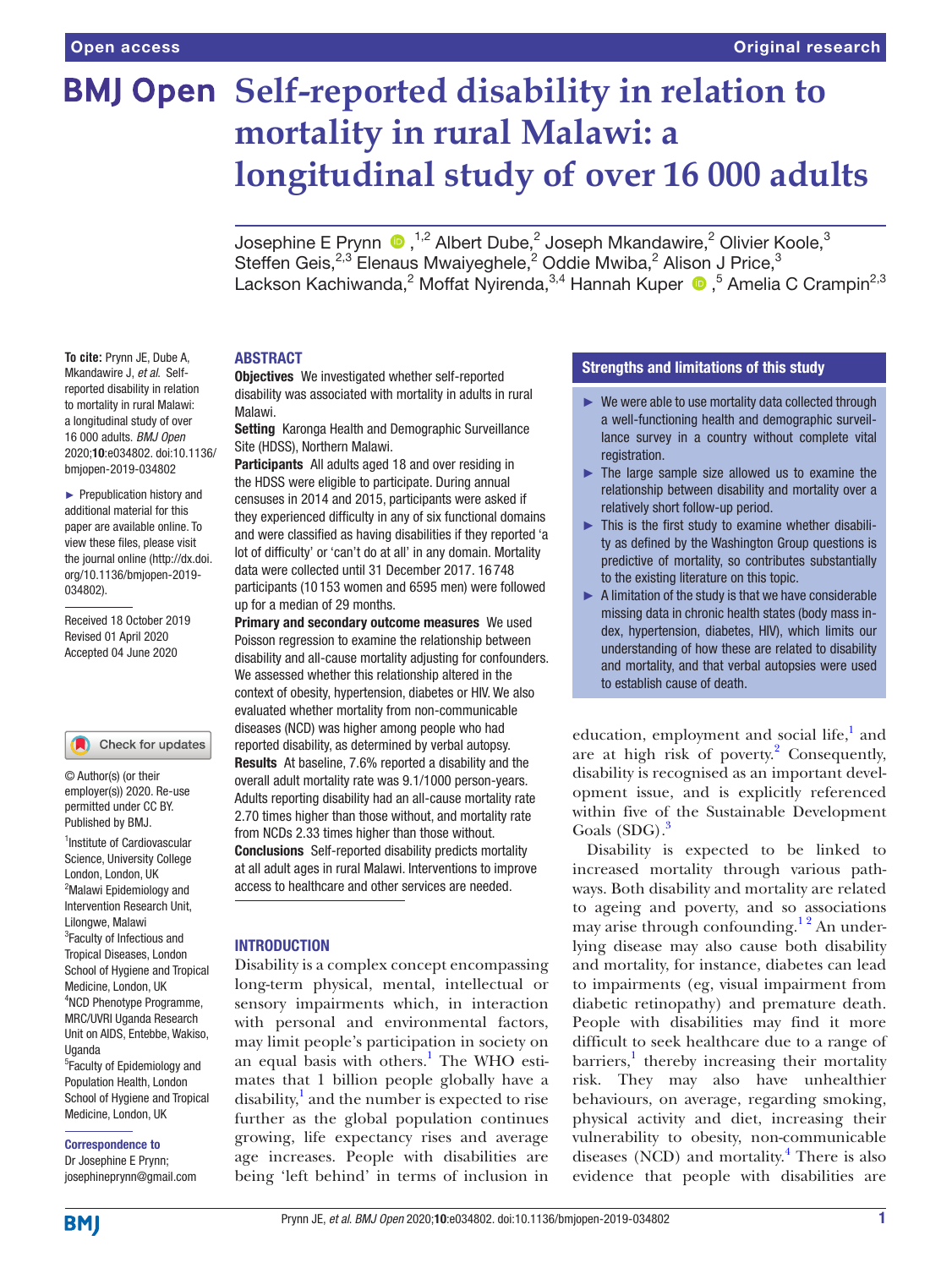more vulnerable to HIV and other infectious diseases, due to their marginalised position in society.<sup>5</sup> Certain impairments, such as mobility or cognitive impairments, can increase frailty, depression and functional difficulties, all linked to increased mortality. $6-8$  Data are, however, lacking on the link between disability and mortality, particularly from low and middle-income settings, where over 80% of people with disabilities reside.<sup>9</sup> One reason for the lack of data has been due to lack of assessment of disability in surveys and cohorts. The debate has raged as to how disability should be defined and measured, yet scales are needed to estimate the prevalence and impacts of disability, and to allow international data comparisons. Consensus is growing on the use of the Washington Group (WG) Short Set to collect Disability Statistics,<sup>[10](#page-8-7)</sup> which will improve data comparability. The WG questions focus on difficulties in functioning in six different domains related to activities (eg, walking) and participation (eg, performing usual activities).

The objective of this study was to investigate the relationship between self-reported disability and mortality among adults in rural Malawi. A secondary objective was to assess whether the effect of disability on mortality varies with coexistence of obesity or a chronic disease (hypertension, diabetes or HIV), and by cause of death.

#### **METHODS**

## Setting and data collection

The Karonga Health and Demographic Surveillance Site (HDSS) in Northern Malawi comprises a population of around 40000 individuals, which is largely representative

of the rural Malawian population in terms of age and sex structure.<sup>[11 12](#page-8-8)</sup> Census information is collected on the population annually, along with continuous reporting of births, deaths and migration by community key informants. Verbal autopsy is done after every death using a semistructured interview of a family member using an adaptation of a WHO instrument.<sup>13</sup> Two clinically trained reviewers independently assign cause of death based on this interview. In case of disagreement, a third reviewer arbitrates.

Since 2014, the WG Short Set questions on disability have been added to the annual census questionnaire, alongside the existing questions on demographic, health and social indicators. The disability questions were only asked if the participant was physically seen by the fieldworker, although they could be answered through a proxy, after obtaining written consent or assent. Therefore, no disability data were collected from anyone away from home on the day of the census.

The questions, translated into the local language of Chitumbuka, are:

- ► Do you have difficulty seeing, even if wearing glasses?
- ► Do you have difficulty hearing, even if using a hearing aid?
- ► Do you have difficulty walking or climbing steps?
- ► Do you have difficulty remembering or concentrating?
- ► Do you have difficulty (with self-care such as) washing all over or dressing?
- ► Using your usual (customary) language, do you have difficulty communicating, for example, understanding or being understood?



<span id="page-1-0"></span>Figure 1 Flow chart of participation. HDSS, Karonga Health and Demographic Surveillance Site.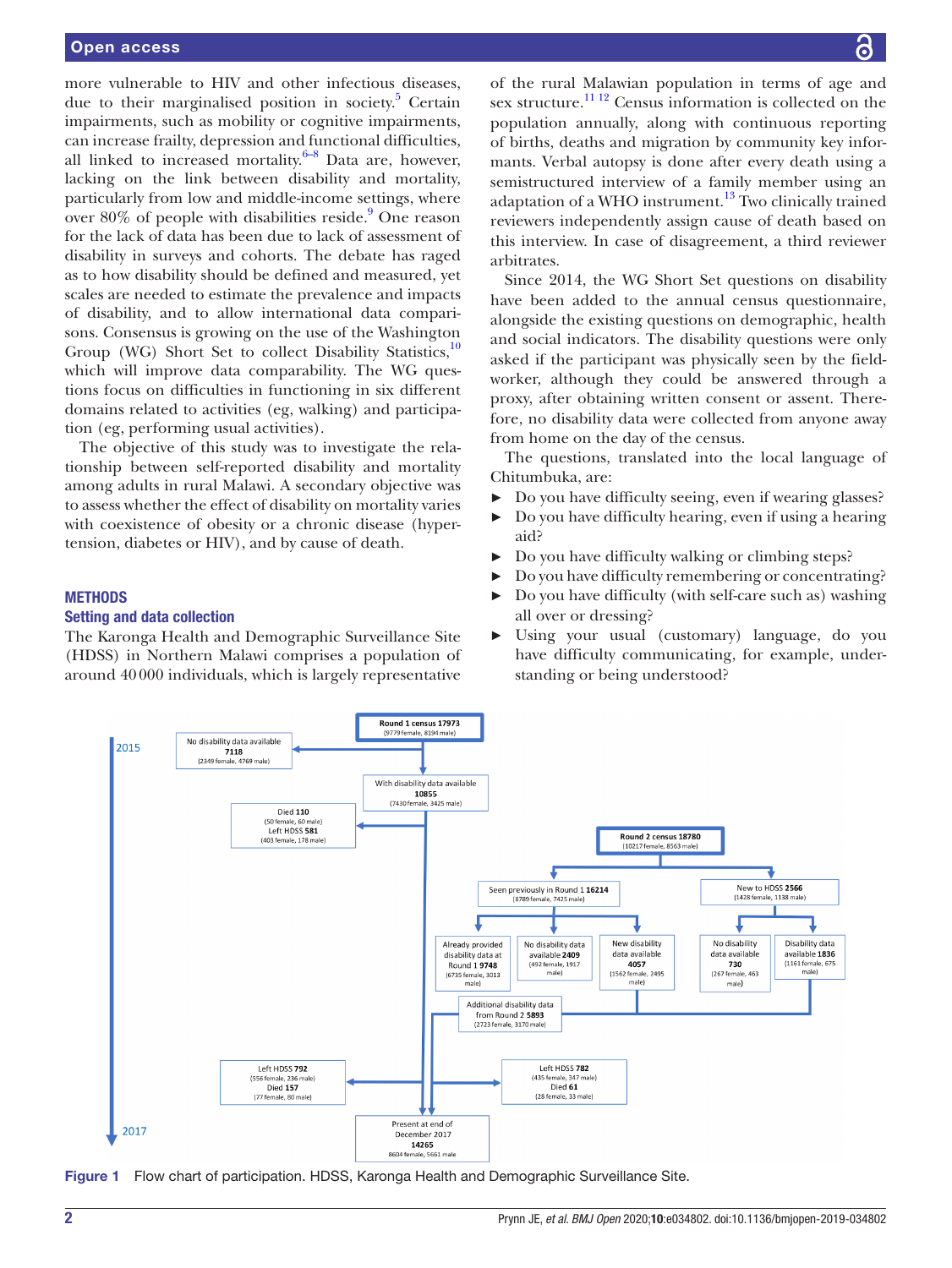In this analysis, we used data on adults aged 18 and over from the first two consecutive census rounds to include the disability questions. The first was in 2014–2015 (round 1), the second in 2015–2016 (round 2). Baseline disability status was taken from the round 1 census data where possible. For participants with no disability data from round 1, data from round 2 were used. Anyone who moved into the HDSS between rounds 1 and 2, or turned 18 between rounds 1 and 2, and answered disability questions at round 2 was also included. Other sociodemographic information was taken from the same interview as the disability data. Follow-up was undertaken until 31 December 2017.

Data on body mass index (BMI), hypertension and diabetes were gathered from a survey of all adults performed within the HDSS population in 2013–2015 on prevalence of major NCDs and their risk factors.<sup>14</sup> In this screening, height and weight were measured twice, and the mean was used to calculate BMI. Participants were asked if they had previously been diagnosed with hypertension or diabetes, and whether they were taking any regular medication. Resting blood pressure was measured three times with 5min in between, and a mean of the second and third measures was used. Blood was taken for plasma glucose measurement after at least 8hours of fasting. These data were collected a mean of 1.2 years prior to the disability data (maximum 3.5 years).

Data on HIV status were collated from numerous sources including an HIV serosurvey in 2011 and the 2013–2015 NCD survey. Data on new HIV diagnoses were also collected from consenting participants at government clinics within the HDSS. Participants were categorised as HIV positive if they had ever reported a diagnosis of HIV or had a positive antibody test. They were categorised as negative for 4 years after a negative HIV test, after which time their status was categorised as missing in case of a new infection in the interim.

# Variables

Age was grouped into categories of 18–34, 35–44, 45–54, 55–64, 65–69, 70–74, 75–79 and 80+ years; narrower age bands were chosen at higher ages as self-reported disability is strongly associated with older age. Education level was defined as no education, primary (including partially completed), secondary (including partially completed) and tertiary. Occupation was categorised into not working (including unemployed, unable to work and retired), manual work, farming or fishing and non-manual work (including professional work). Participants were defined as in a union if they were married or cohabiting, and not if single, divorced or widowed.

Categories of BMI were <18.5kg/m² (underweight),  $18.5-24.9\,\mathrm{kg/m^2}$  (healthy weight),  $25-29.9\,\mathrm{kg/m^2}$  (overweight) and 30+ kg/m² (obese). Hypertension was defined as systolic blood pressure ≥140mm Hg, diastolic blood pressure of ≥90mm Hg or use of antihypertensive medications. Diabetes was defined as fasting blood sugar ≥7.0mmol/L or a self-reported diagnosis of diabetes.

Disability was defined as answering 'a lot of difficulty' or 'can't do at all' in any domain.

Cause of death among adults was broadly categorised into communicable disease, NCDs, maternal death, external (including injury and poisoning) and unspecifiable/other.

## Statistical analysis

Prevalence of self-reported disability was calculated with 95% CIs by sociodemographic and health characteristics. Poisson regression analysis was used to calculate adult mortality rate ratios (RR), comparing people reporting 'some difficulty' and 'a lot of difficulty or can't do at all' with 'no difficulty' in each disability domain. For these analyses, individuals contributed exposure time during their residence in the HDSS from the date the disability survey was completed, until the earliest of 31 December 2017, death or outmigration. Returning and repeat migrants only contributed person-years while resident in the HDSS.

Age and sex were included a priori in the adjusted model, and baseline occupation, education level and union status were sequentially added to the model to check for confounding. Any variable that altered the RR more than 10% was kept in the adjusted model. Each of obesity, hypertension, diabetes and HIV status at baseline was also added to the models to check for confounding or effect modification. Cause-specific mortality was also calculated. We performed complete case analysis, so that any participants with missing data for any of the variables in the model were excluded. Sensitivity analyses, including an 'unknown' category for BMI, hypertension, diabetes and HIV were also performed.

All significance tests were likelihood ratio tests.

#### Patient and public involvement

Malawi Epidemiology and Intervention Research Unit works closely with the community in which this research was conducted. Regular meetings with senior community members take place to ensure that study objectives align with the priorities of the community, and that the methodology and procedures are appropriate and acceptable. Research findings are disseminated similarly.

### **RESULTS**

Of 17973 adult (≥18 years) residents seen at round 1, a total of 10855 (60.4%) responded to questions on disability. A further 5893 adults not included at round 1 (because they were under 18 years, not living in the area at round 1 or missed) provided disability data at round 2, giving 16748 participants with baseline disability data [\(figure](#page-1-0) 1).

Those without disability data were more likely to be younger (22.3% of 18–39year-olds compared with 10.8% of those aged 40+) and male (29.4% of men compared with 9.5% of women). Baseline characteristics of the census population compared with those included in the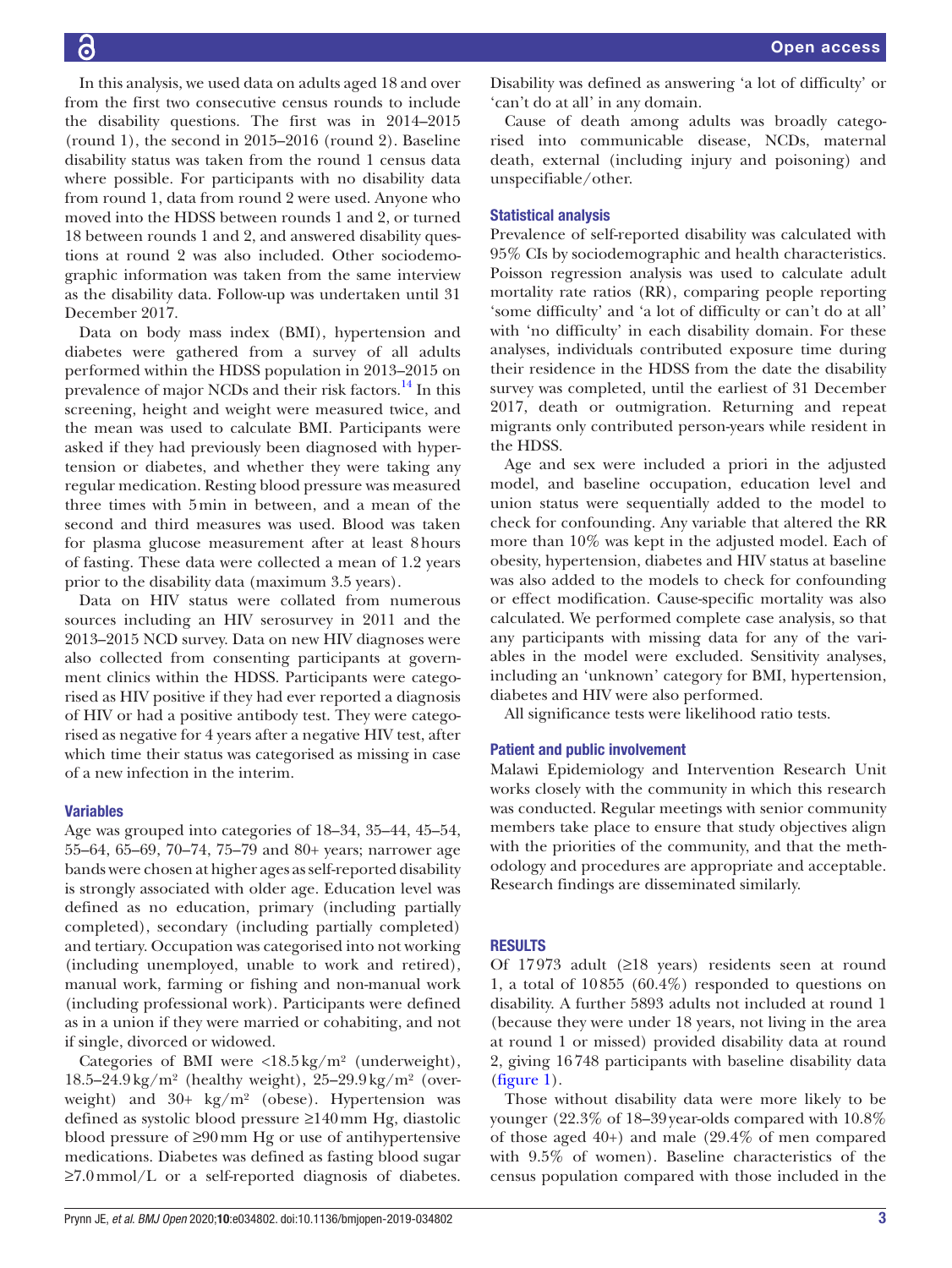<span id="page-3-0"></span>

| Table 1                                   |              |                                      |            |      | Baseline characteristics of participants with baseline disability data and proportion with self-reported disability† |            |              |                                          |            |
|-------------------------------------------|--------------|--------------------------------------|------------|------|----------------------------------------------------------------------------------------------------------------------|------------|--------------|------------------------------------------|------------|
|                                           | <b>Women</b> |                                      |            | Men  |                                                                                                                      |            | <b>Total</b> |                                          |            |
|                                           | n            | Reporting<br>disability, n<br>$(\%)$ | P value* n |      | <b>Reporting</b><br>disability, n<br>(%)                                                                             | P value*   | n            | <b>Reporting</b><br>disability, n<br>(%) | P value*   |
| Overall                                   | 10153        | 857 (8.4)                            |            | 6595 | 420 (6.4)                                                                                                            |            | 16748        | 1277 (7.6)                               |            |
| Age group                                 |              |                                      |            |      |                                                                                                                      |            |              |                                          |            |
| $18 - 34$                                 | 5503         | 167(3.0)                             | $< 0.001*$ | 3378 | 73 (2.2)                                                                                                             | $< 0.001*$ | 8881         | 240 (2.7)                                | $< 0.001*$ |
| $35 - 44$                                 | 1914         | 103(5.4)                             |            | 1339 | 48 (3.6)                                                                                                             |            | 3253         | 151(4.6)                                 |            |
| $45 - 54$                                 | 1100         | 122(11.1)                            |            | 786  | 55(7.0)                                                                                                              |            | 1886         | 177 (9.4)                                |            |
| $55 - 64$                                 | 773          | 116(15.0)                            |            | 486  | 64 (13.2)                                                                                                            |            | 1259         | 180 (14.3)                               |            |
| $65 - 69$                                 | 258          | 54 (20.9)                            |            | 175  | 25(14.3)                                                                                                             |            | 433          | 79 (18.2)                                |            |
| $70 - 74$                                 | 212          | 75 (35.4)                            |            | 133  | 38 (28.6)                                                                                                            |            | 345          | 113 (32.8)                               |            |
| $75 - 79$                                 | 189          | 94 (49.7)                            |            | 138  | 45 (32.6)                                                                                                            |            | 327          | 139 (42.5)                               |            |
| $80+$                                     | 204          | 126 (61.8)                           |            | 160  | 72 (45.0)                                                                                                            |            | 364          | 198 (54.4)                               |            |
| Education level‡                          |              |                                      |            |      |                                                                                                                      |            |              |                                          |            |
| None                                      | 378          | 117 (31.0)                           | $0.002*$   | 98   | 27(27.6)                                                                                                             | $0.06*$    | 476          | 144 (30.3)                               | $< 0.001*$ |
| Some primary/<br>completed primary        | 6603         | 632 (9.6)                            |            | 3284 | 269(8.2)                                                                                                             |            | 9887         | 901(9.1)                                 |            |
| Some secondary/<br>completed<br>secondary | 2633         | 82(3.1)                              |            | 2707 | 99 (3.7)                                                                                                             |            | 5340         | 181(3.4)                                 |            |
| <b>Tertiary</b>                           | 469          | 15(3.2)                              |            | 467  | 24(5.1)                                                                                                              |            | 936          | 39(4.2)                                  |            |
| Occupation§                               |              |                                      |            |      |                                                                                                                      |            |              |                                          |            |
| Not working                               | 1013         | 202 (19.9)                           | < 0.001    | 985  | 106 (10.8)                                                                                                           | < 0.001    | 1998         | 308 (15.4)                               | < 0.001    |
| Manual                                    | 143          | 5(3.5)                               |            | 745  | 28(3.8)                                                                                                              |            | 888          | 33(3.7)                                  |            |
| Farmer/fisherman                          | 7637         | 567 (7.4)                            |            | 4092 | 256(6.3)                                                                                                             |            | 11729        | 823 (7.0)                                |            |
| Non-manual/<br>business/<br>professional  | 1249         | 62(5.0)                              |            | 724  | 26(3.6)                                                                                                              |            | 1973         | 88 (4.5)                                 |            |
| Union status¶                             |              |                                      |            |      |                                                                                                                      |            |              |                                          |            |
| Not in a union                            | 3381         | 479 (14.2)                           | < 0.001    | 1933 | 97(5.0)                                                                                                              | 0.001      | 5314         | 576 (10.8)                               | < 0.001    |
| In a union                                | 6768         | 378 (5.6)                            |            | 4659 | 323 (6.9)                                                                                                            |            | 11427        | 701 (6.1)                                |            |
| BMI (kg/m <sup>2</sup> )**                |              |                                      |            |      |                                                                                                                      |            |              |                                          |            |
| < 18.5                                    | 669          | 61(9.1)                              | 0.005      | 601  | 57 (9.5)                                                                                                             | 0.38       | 1270         | 118 (9.3)                                | < 0.001    |
| 18.5-24.9                                 | 6074         | 423 (7.0)                            |            | 4847 | 263(5.4)                                                                                                             |            | 10921        | 686 (16.3)                               |            |
| $25 - 29.9$                               | 1869         | 176 (9.4)                            |            | 497  | 50(10.1)                                                                                                             |            | 2366         | 226 (9.6)                                |            |
| $30+$                                     | 689          | 90(13.1)                             |            | 80   | 10(12.5)                                                                                                             |            | 769          | 100 (13.0)                               |            |
| Hypertension††                            |              |                                      |            |      |                                                                                                                      |            |              |                                          |            |
| No hypertension                           | 6069         | 416 (6.9)                            | 0.69       | 3599 | 200(5.6)                                                                                                             | 0.05       | 9668         | 616 (6.4)                                | 0.05       |
| Hypertension                              | 1011         | 242 (23.9)                           |            | 633  | 110 (17.4)                                                                                                           |            | 1644         | 352 (21.4)                               |            |
| Diabetes‡‡                                |              |                                      |            |      |                                                                                                                      |            |              |                                          |            |
| No diabetes                               | 6189         | 535 (8.6)                            | 0.22       | 3582 | 259(7.2)                                                                                                             | 0.007      | 9771         | 794 (8.1)                                | 0.008      |
| <b>Diabetes</b>                           | 109          | 25 (22.9)                            |            | 69   | 19 (27.5)                                                                                                            |            | 178          | 44 (24.7)                                |            |
| HIV status§§                              |              |                                      |            |      |                                                                                                                      |            |              |                                          |            |
| Negative                                  | 6128         | 490 (8.0)                            | 0.69       | 3070 | 218(7.1)                                                                                                             | 0.60       | 9198         | 708 (7.7)                                | 0.90       |
| Positive                                  | 907          | 70 (7.7)                             |            | 443  | 38 (8.6)                                                                                                             |            | 1350         | 108(8.0)                                 |            |
| Chronic diseases (n) ¶ ***                |              |                                      |            |      |                                                                                                                      |            |              |                                          |            |

**Continued**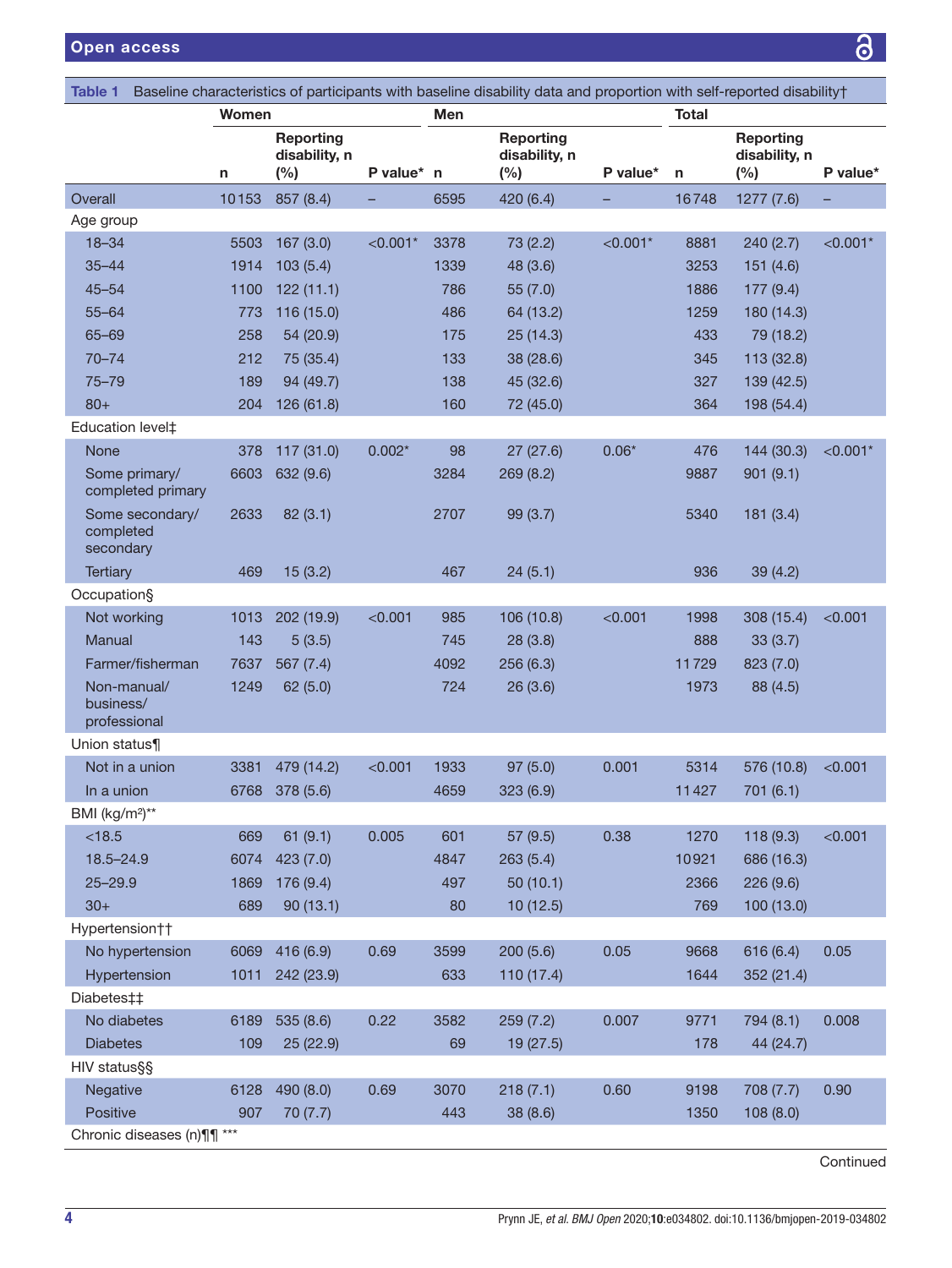| <b>Table 1</b> | Continued |              |                                   |            |            |                                   |          |              |                                   |          |
|----------------|-----------|--------------|-----------------------------------|------------|------------|-----------------------------------|----------|--------------|-----------------------------------|----------|
|                |           | <b>Women</b> |                                   |            | <b>Men</b> |                                   |          | <b>Total</b> |                                   |          |
|                |           | n            | Reporting<br>disability, n<br>(%) | P value* n |            | Reporting<br>disability, n<br>(%) | P value* | $\mathsf{n}$ | Reporting<br>disability, n<br>(%) | P value* |
| 0              |           | 4243         | 261(6.2)                          | $0.77*$    | 2054       | 102(5.0)                          | $0.002*$ | 6297         | 363(5.8)                          | $0.02*$  |
|                |           | 1166         | 170 (14.6)                        |            | 620        | 91(14.7)                          |          | 1786         | 261 (14.6)                        |          |
| 2              |           | 100          | 19(19.0)                          |            | 69         | 14 (20.3)                         |          | 169          | 33(19.5)                          |          |
| 3              |           | 5            | 1(20.0)                           |            | 2          | 1(50.0)                           |          |              | 2(28.6)                           |          |
|                |           |              |                                   |            |            |                                   |          |              |                                   |          |

\*P value for difference using likelihood ratio test, values marked as \* (age, education level, number of chronic diseases) p value for trend. For all variables other than age group this is controlled for age (as a continuous variable).

†Defined as answering 'a lot of difficulty' or 'can't do at all' to at least one disability domain.

‡Education level: no data on 70 women and 39 men.

§Occupation: no data on 111 women and 49 men.

¶Union status: no data on 4 women and 3 men.

\*\*BMI: no data on 872 women and 570 men.

††Hypertension: no data on 3073 women and 2363 men.

‡‡Diabetes: no data on 3855 women and 2944 men.

§§HIV status: no data on 3118 women and 3082 men.

¶¶Chronic diseases included in this variable: hypertension, diabetes, HIV.

\*\*\*Number of chronic diseases variable: no data on 4639 women and 3850 men (only participants with data on all three chronic diseases included).

BMI, body mass index.

study at Round 1 are found in [online supplementary](https://dx.doi.org/10.1136/bmjopen-2019-034802) [table S1](https://dx.doi.org/10.1136/bmjopen-2019-034802). Participants with disability data had a median follow-up of 29 months (IQR 20–33 months). Migration out of the HDSS led to censoring of data in 1574 (9.5%) of participants. Individuals who migrated were more likely to be young and have higher educational attainment.

[Table](#page-3-0) 1 shows that most participants were under age 35, and 76.1% of women and 62.5% of men were farmers or fishermen. The prevalence of obesity was higher in women than men (7.4% vs 1.3%), whereas prevalence of hypertension, diabetes and HIV was similar among men and women. Hypertension, diabetes and HIV variables were not available for at least 30% of participants.

Prevalence of self-reported disability in one or more domains was 7.6% and strongly associated with increasing age (p test for trend <0.001). Adjusted for age, people with lower levels of education and those not working were more likely to report disability, and prevalence was higher among participants with obesity, hypertension or diabetes. People living with HIV reported a similar prevalence of disability to those who were HIV negative.

There were 328 deaths in 36019 person-years of follow-up. The adult mortality rate was 9.1/1000 personyears (95%CI 8.2 to 10.1) and higher among men (12.9/1000 person-years; 95%CI 11.1 to 15.0) than women (6.8/1000 person-years; 95%CI 5.8 to 8.0) including when controlling for age (RR 1.75; 95% CI 1.44 to 2.14). Sensitivity analyses comparing all-cause mortality rates in men without disability data to those with disability data suggested no material difference stratified by age ([online supplementary table S2](https://dx.doi.org/10.1136/bmjopen-2019-034802)).

[Table](#page-5-0) 2 shows that compared with adults reporting 'no difficulty' in any disability domain, those reporting 'some

difficulty' and 'a lot of difficulty or can't do at all' had greater mortality (RR 1.39; 95%CI 1.03 to 1.88 and RR 2.70; 95%CI 1.91 to 3.82, respectively). Except for difficulty seeing and hearing, self-reported disability in any of the domains was strongly associated with increased mortality when adjusted for age, and the association remained when also adjusted for sex and occupation. For every domain, reporting disability ('a lot of difficulty' or 'can't do at all') was associated with a higher mortality than answering 'some difficulty'. Disability in increasing numbers of domains was strongly associated with mortality. The relationship between any self-reported disability and all-cause mortality did not vary by sex or age group [\(table](#page-6-0) 3); and none of BMI, hypertension, diabetes or HIV were confounders or effect modifiers of the relationship ([online supplementary table S3](https://dx.doi.org/10.1136/bmjopen-2019-034802)). Sensitivity analysis including a 'missing' category for hypertension did show heterogeneity by hypertension status (p=0.03): the relationship between disability and mortality was stronger among those with unknown hypertension status [\(online supplementary table S4\)](https://dx.doi.org/10.1136/bmjopen-2019-034802). Including a 'missing' category for BMI, diabetes and HIV did not show any heterogeneity.

[Table](#page-7-0) 4 shows that mortality from NCDs was higher among people living with disability than those without disability. No difference was seen for mortality from HIV or other communicable diseases.

## **DISCUSSION**

Our findings show that self-reported disability in adults is strongly associated with increased all-cause mortality in rural Malawi. Furthermore, a stepwise increase in risk was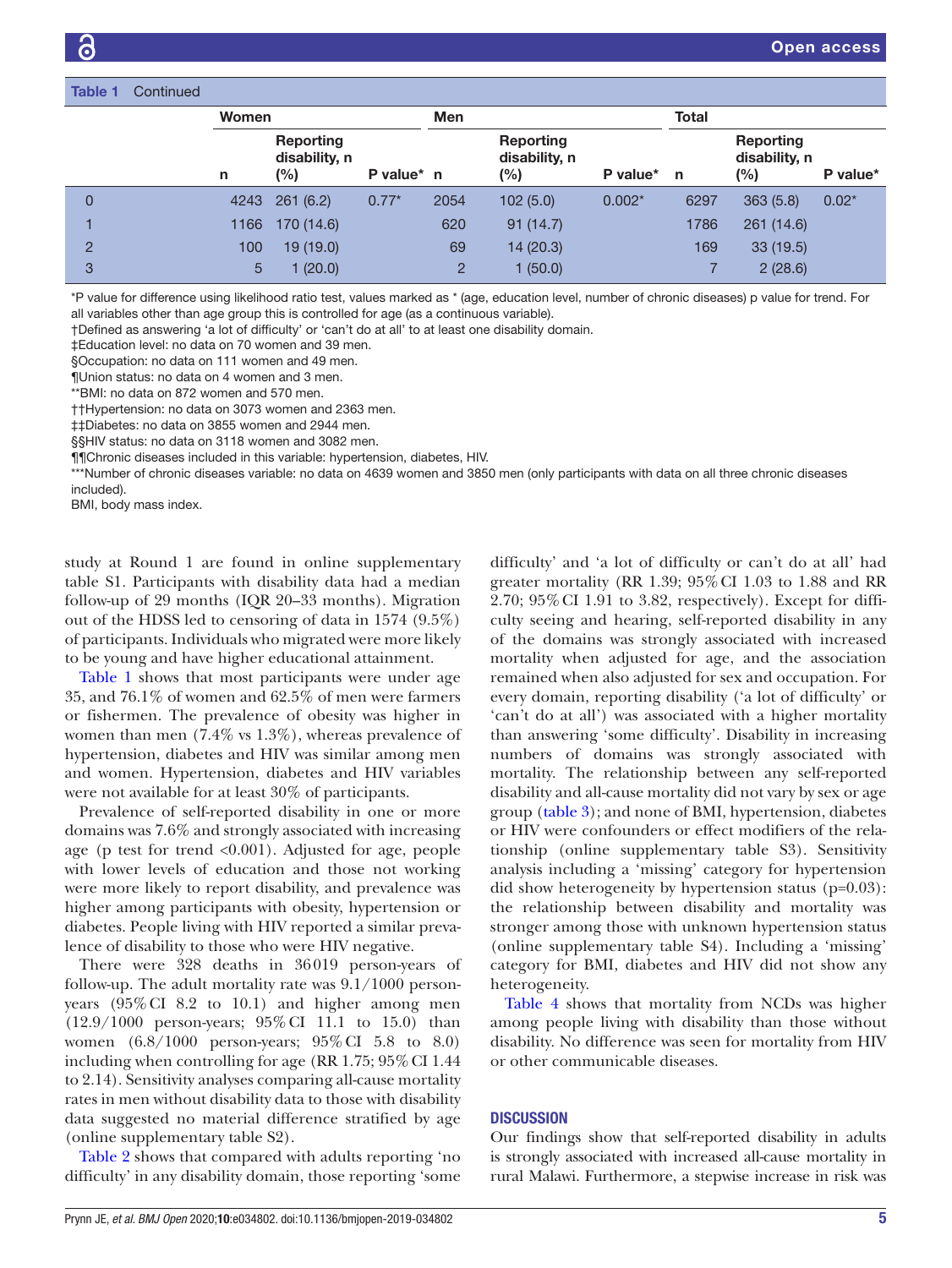<span id="page-5-0"></span>

| Poisson regression analysis of effect of graded levels of self-reported disability on all-cause adult mortality<br>Table 2 |                      |                  |                                    |          |                                                   |          |
|----------------------------------------------------------------------------------------------------------------------------|----------------------|------------------|------------------------------------|----------|---------------------------------------------------|----------|
|                                                                                                                            |                      |                  | Model 1: adjusted for age<br>only* |          | Model 2: adjusted for age, sex<br>and occupation+ |          |
|                                                                                                                            | <b>Deaths</b><br>(n) | Person-<br>years | <b>RR</b><br>(95% CI)              | P value‡ | <b>RR</b><br>(95% CI)                             | P value‡ |
| Difficulty seeing                                                                                                          |                      |                  |                                    |          |                                                   |          |
| No difficulty                                                                                                              | 165                  | 28106            | 1.                                 | 0.38     |                                                   | 0.85     |
| Some difficulty                                                                                                            | 107                  | 6316             | 1.02 (0.79 to 1.34)                |          | 1.08 (0.82 to 1.41)                               |          |
| A lot of difficulty/can't do at all                                                                                        | 49                   | 1255             | 1.20 (0.84 to 1.73)                |          | 1.01 (0.7 to 1.46)                                |          |
| Difficulty hearing                                                                                                         |                      |                  |                                    |          |                                                   |          |
| No difficulty                                                                                                              | 296                  | 33922            | $\mathbf{1}$                       | 0.05     |                                                   | 0.19     |
| Some difficulty                                                                                                            | 39                   | 1480             | 1.20 (0.85 to 1.71)                |          | 1.11 (0.78 to 1.58)                               |          |
| A lot of difficulty/can't do at all                                                                                        | 13                   | 275              | 1.79 (1.01 to 3.15)                |          | 1.51 (0.85 to 2.68)                               |          |
| Difficulty walking                                                                                                         |                      |                  |                                    |          |                                                   |          |
| No difficulty                                                                                                              | 157                  | 30222            | 1.                                 | < 0.001  |                                                   | < 0.001  |
| Some difficulty                                                                                                            | 79                   | 4175             | 1.39 (1.04 to 1.88)                |          | 1.57 (1.15 to 2.13)                               |          |
| A lot of difficulty/can't do at all                                                                                        | 85                   | 1278             | 3.40 (2.48 to 4.66)                |          | 3.20 (2.27 to 4.51)                               |          |
| Difficulty remembering                                                                                                     |                      |                  |                                    |          |                                                   |          |
| No difficulty                                                                                                              | 204                  | 29608            | 1.                                 | < 0.001  | $\mathbf{1}$                                      | < 0.001  |
| Some difficulty                                                                                                            | 79                   | 5384             | 1.06 (0.81 to 1.39)                |          | 1.17 (0.89 to 1.54)                               |          |
| A lot of difficulty/can't do at all                                                                                        | 37                   | 650              | 2.67 (1.84 to 3.85)                |          | 2.55 (1.74 to 3.73)                               |          |
| Difficulty communicating                                                                                                   |                      |                  |                                    |          |                                                   |          |
| No difficulty                                                                                                              | 287                  | 35235            | 1                                  | < 0.001  | $\mathbf{1}$                                      | < 0.001  |
| Some difficulty                                                                                                            | 23                   | 332              | 3.11 (2.01 to 4.8)                 |          | 2.26 (1.44 to 3.53)                               |          |
| A lot of difficulty/can't do at all                                                                                        | 10                   | 82               | 8.81 (4.67 to 16.59)               |          | 5.33 (2.78 to 10.21)                              |          |
| Difficulty with self-care                                                                                                  |                      |                  |                                    |          |                                                   |          |
| No difficulty                                                                                                              | 234                  | 33850            | 1.                                 | < 0.001  | 1                                                 | < 0.001  |
| Some difficulty                                                                                                            | 47                   | 1306             | 1.84 (1.33 to 2.56)                |          | 1.74 (1.24 to 2.45)                               |          |
| A lot of difficulty/can't do at all                                                                                        | 38                   | 503              | 3.75 (2.62 to 5.38)                |          | 3.14 (2.15 to 4.6)                                |          |
| Any disability                                                                                                             |                      |                  |                                    |          |                                                   |          |
| No difficulty                                                                                                              | 84                   | 22197            | 1                                  | < 0.001  | 1                                                 | < 0.001  |
| Some difficulty                                                                                                            | 122                  | 10645            | 1.39 (1.03 to 1.88)                |          | 1.61 (1.18 to 2.19)                               |          |
| A lot of difficulty/can't do at all                                                                                        | 115                  | 2839             | 2.70 (1.91 to 3.82)                |          | 2.65 (1.84 to 3.8)                                |          |
| Disability in multiple domains                                                                                             |                      |                  |                                    |          |                                                   |          |
| No disability                                                                                                              | 206                  | 32848            | 1                                  | < 0.001  | $\mathbf{1}$                                      | < 0.001  |
| Disability in one domain                                                                                                   | 51                   | 2018             | 1.60 (1.15 to 2.21)                |          | 1.51 (1.08 to 2.11)                               |          |
| Disability in two domains                                                                                                  | 31                   | 543              | 2.39 (1.59 to 3.59)                |          | 2.07 (1.35 to 3.17)                               |          |
| Disability in three domains                                                                                                | 19                   | 120              | 3.71 (2.26 to 6.09)                |          | 3.06 (1.83 to 5.14)                               |          |
| Disability in 4+ domains                                                                                                   | 14                   | 79               | 5.64 (3.19 to 9.96)                |          | 4.33 (2.39 to 7.88)                               |          |

\*Controlled for age (continuous variable).

†Controlled for age (continuous variable), sex and occupation (not working, manual work, farming/fishing, non-manual work).

‡Likelihood ratio test for difference.

observed with increasing levels of difficulties in functioning and numbers of domains affected. Individuals reporting difficulty in walking and self-care were particularly at risk. The coexistence of obesity or chronic disease did not materially alter estimates of effect, and the magnitude of the association was consistent across age and sex groups. People

dying from NCDs were more likely to have been living with disability before death than those dying from HIV.

Our findings are similar to those observed elsewhere in sub-Saharan Africa (SSA). A study in Tanzanian adults aged 70+ also found a stepwise increase in mortality with increasing disability severity[.15](#page-8-11) In South African adults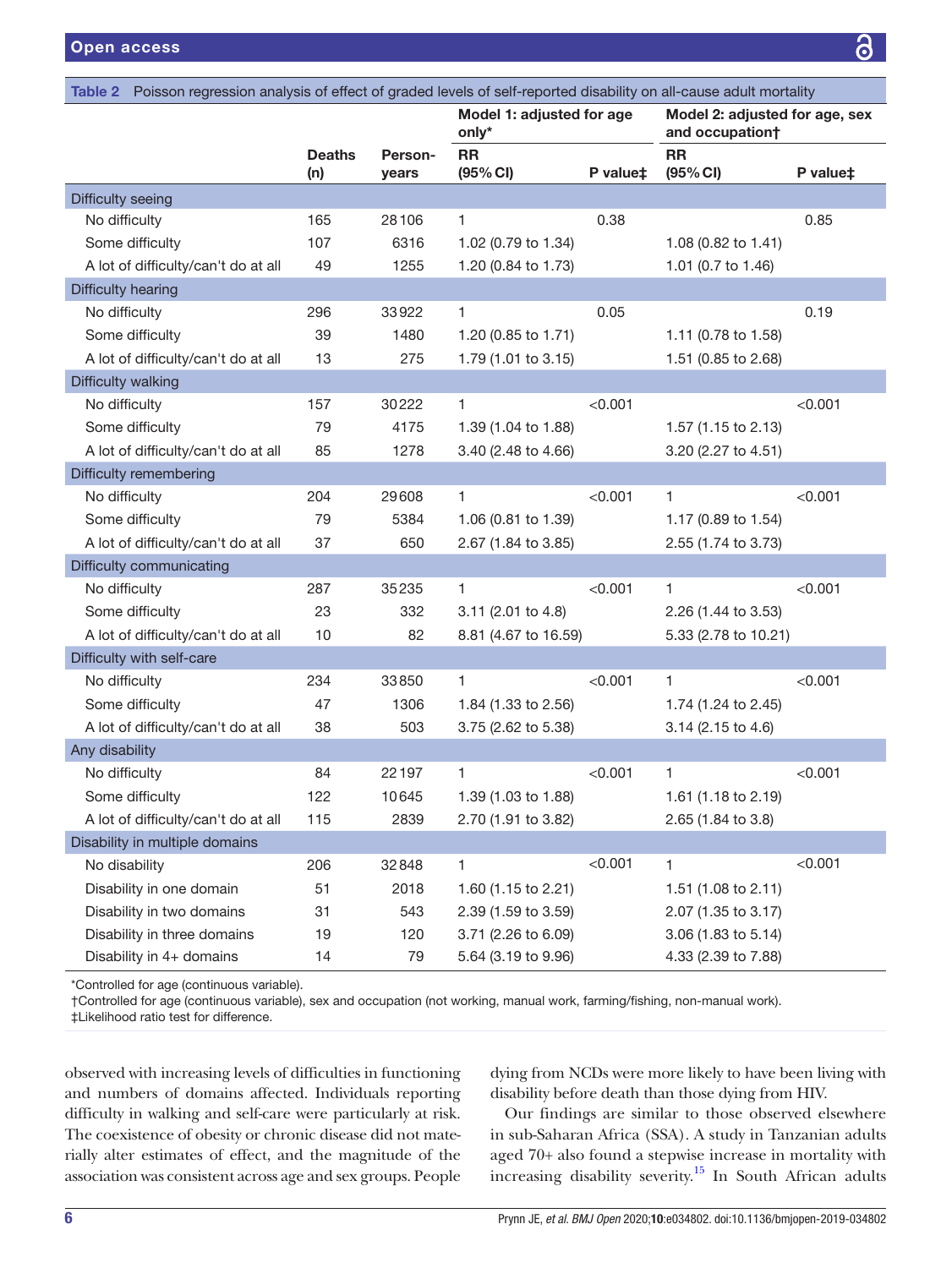<span id="page-6-0"></span>

| Table 3           | Poisson regression of disability* on all-cause adult                                                                                                                                                              |                                       |               |                                                                               | mortality stratified by age group and sext |         |                       |              |                                                                            |                                   |                |
|-------------------|-------------------------------------------------------------------------------------------------------------------------------------------------------------------------------------------------------------------|---------------------------------------|---------------|-------------------------------------------------------------------------------|--------------------------------------------|---------|-----------------------|--------------|----------------------------------------------------------------------------|-----------------------------------|----------------|
| Age group         |                                                                                                                                                                                                                   | Women                                 |               |                                                                               |                                            |         | Men                   |              |                                                                            |                                   |                |
|                   |                                                                                                                                                                                                                   | <b>Deaths</b><br>$\widehat{\epsilon}$ | Σ             | rate per<br>Mortality<br>(95% Cl)<br>1000 PY                                  | (95% Cl)<br>RR‡                            | P value | Deaths (n)            | $\geq$       | Mortality rate per<br>(95% Cl)<br>1000 PY                                  | RR‡ (95% CI)                      | <b>P</b> value |
| $18 - 49$         | No disability<br>Disability                                                                                                                                                                                       | ဖ<br>$\overline{40}$                  | 739<br>16741  | $(3.65 \text{ to } 18.09)$<br>$(1.75 \text{ to } 3.26)$<br>2.39<br>8.12       | $(1.16 \text{ to } 6.58)$<br>2.76          | 0.04    | 5<br>51               | 324<br>9870  | $(6.42 \text{ to } 37.06)$<br>$(3.93 $ to $6.80)$<br>15.43<br>5.17         | $(0.94 \text{ to } 5.97)$<br>2.37 | 0.10           |
| $50 - 69$         | No disability<br>Disability                                                                                                                                                                                       | 25<br>$\frac{4}{1}$                   | 3169<br>566   | $(14.65 \text{ to } 41.77)$<br>$(29 -$<br>(5.33 to 11)<br>24.74<br>7.89       | $(1.55 \text{ to } 5.79)$<br>3.00          | 0.002   | 으<br>4                | 1952<br>255  | $(26.68 \text{ to } 82.73)$<br>$(16.78$ to 30.29)<br>46.98<br>22.54        | $(1.02 \text{ to } 3.65)$<br>1.93 | 0.06           |
| $70+$             | No disability<br>Disability                                                                                                                                                                                       | 52<br>$\frac{8}{18}$                  | 749<br>673    | $(58.90 \text{ to } 101.45)$<br>$(15.15 \text{ to } 38.15)$<br>77.30<br>24.04 | (1.61 to 4.75)<br>2.76                     | < 0.001 | 29<br>32              | 636<br>337   | $(67.23$ to 134.44)<br>(31.70 to 65.64)<br>45.62<br>95.07                  | $(1.19 \text{ to } 3.30)$<br>1.98 | 0.009          |
| ₹                 | No disability<br>Disability                                                                                                                                                                                       | 72<br>83                              | 20659<br>1977 | 45.88)<br>.98)<br>(28.91 to 4)<br>$(3.24 \text{ to } 4.$<br>36.42<br>4.02     | (1.20 to 4.19)<br>2.89                     | 0.001   | $\overline{6}$<br>124 | 916<br>12458 | $(40.42 \text{ to } 70.77)$<br>$(8.35 \text{ to } 11.87)$<br>53.49<br>9.95 | (1.30 to 2.71)<br>1.87            | 0.001          |
| PY, person-years. | to at all ob interview of profit of other than the se benited in the signitude situal<br>tP value for heterogeneity between age and sex groups=0.94.<br>#Rate ratio, adjusted for age (as a continuous variable). |                                       |               |                                                                               | I' in any of the functional domains.       |         |                       |              |                                                                            |                                   |                |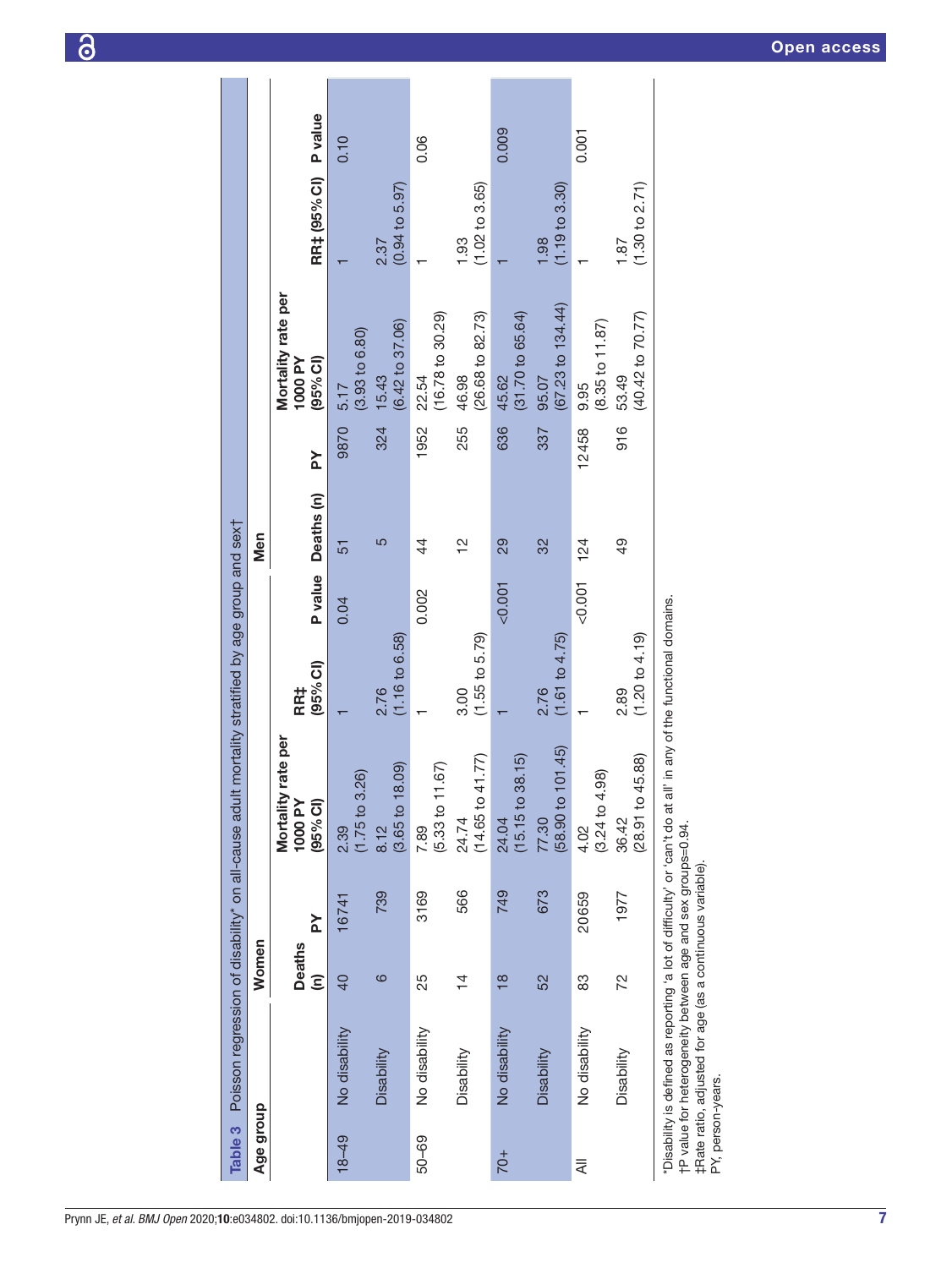<span id="page-7-0"></span>Table 4 Cause-specific mortality rate ratio among those living with disability prior to death compared with those not living with disability

|                                      | Died (n)          |               |                       |         |
|--------------------------------------|-------------------|---------------|-----------------------|---------|
| Cause of death*                      | <b>Disability</b> | No disability | Mortality rate ratiot | P value |
| Communicable disease (excluding HIV) | 17                | 12            | $1.42(0.62 - 3.26)$   | 0.41    |
| <b>HIV</b>                           | 52                | 10            | 1.80 (0.89-3.65)      | 0.10    |
| Non-communicable disease             | 80                | 64            | $2.33(1.60 - 3.38)$   | < 0.01  |
| Maternal                             |                   | 0             |                       |         |
| External                             | 19                | $\mathcal{P}$ | $1.22(0.32 - 4.65)$   | 0.77    |
| Unspecified/other                    |                   | 10            | $3.92(1.30 - 11.81)$  | 0.02    |

\*Cause of death attributed by verbal autopsy.

†Adjusted for age (as a continuous variable).

aged 50+, severe functional disability was associated with a mortality RR of 1.92 in women and 2.80 in men, compared with those with least functional disability.<sup>16</sup> In Malawi, Payne *et al* described an increasing mortality risk with increasingly severe disability among adults aged 45 and over, compared with those without disability.<sup>[17](#page-8-13)</sup> None of these studies used the WG questions, however.

The association between disability and mortality has also been observed in high-income countries  $(HIC).$ <sup>18–21</sup> This is seen even after adjusting for a wide range of comorbidities,  $2^{2-24}$  suggesting that the association between disability and mortality is not solely due to conditions predisposing to both disability and death. Nonetheless, contexts differ widely between high-resource settings and rural Malawi, hence these findings may not be generalisable to our setting. In HIC, improved access to healthcare means that many more people live with treated chronic disease over many years, as opposed to in a low-income country (LIC) like Malawi, where people may be more likely to die early from disabling disease.<sup>14 25</sup> Even access to safe water and sanitation services can be profoundly affected by disability in LICs including Malawi, $26\frac{27}{10}$  which is an important risk factor for disease.

We observed a higher prevalence of disability in women than men at all ages, yet mortality rates were consistently higher in men than women across all adult age groups, irrespective of disability. This apparent 'male-female health survival paradox' has been seen in a wide variety of settings, using a range of disability definitions.<sup>15 16 23</sup>

The population in Malawi is ageing, as in much of SSA.<sup>28</sup> As such, the very strong positive correlation between increasing age and prevalence of self-reported disability portends a growing prevalence of disability in the population in coming decades. The extent to which increasing life expectancy leads to an increased number of years lived with disability, or whether onset of disability will be delayed with a healthier life course leading to increased life expectancy, is not yet understood.<sup>[29](#page-9-3)</sup>

A major strength of our study is the available mortality data from a long-established HDSS, when vital registration is very limited in Malawi. $30$  Moreover, the large sample size and low loss to follow-up allows meaningful

mortality analyses despite a relatively short follow-up time. Disability is not a static state: people move considerably between disability states over time.<sup>17 31</sup> Despite this, a one-off self-report of disability put individuals at a much-increased risk of death in the following 2 years. As further disability and mortality data are collected with time, we will be able to examine mortality over a longer follow-up time and consider self-reported disability as a time-varying exposure in future analyses. Our study adds considerably to the very limited literature examining mortality with disability in this context and is the first to examine whether disability as defined by the WG questions is predictive of mortality.

Our study has several limitations. The WG questions do not capture a comprehensive picture of disability, for example, common impairments such as affective disorders and chronic pain are not included. Furthermore, the use of self-report relies on participants having comparable interpretations of what constitutes 'some difficulty' versus 'a lot of difficulty'. Self-report also requires people to be able to understand the questions and communicate their response, so there is a risk that some participants would have been unable to self-identify. However, by allowing proxy responses where necessary, this will have been partially mitigated. We have limited information on underlying health conditions in the population and our data on hypertension, diabetes, BMI and HIV were not measured concurrently with disability. If participants were to change category in the intervening time misclassification could occur, but as these are all, in the main, longterm health states, it is unlikely that this will have affected a substantial number of participants. We had considerable missing data on hypertension, diabetes and HIV status, and our data may have been more likely to capture positive cases than negative. Moreover, it is likely that data were not missing at random, increasing the chance of bias in results. For hypertension and diabetes, the data were missing mainly on younger, working men, who are likely to have lower prevalence than the general population.<sup>[30](#page-9-4)</sup> For HIV status some data are from new diagnoses made at health centres, where people may present if they feel they are at risk of being HIV positive. Participants with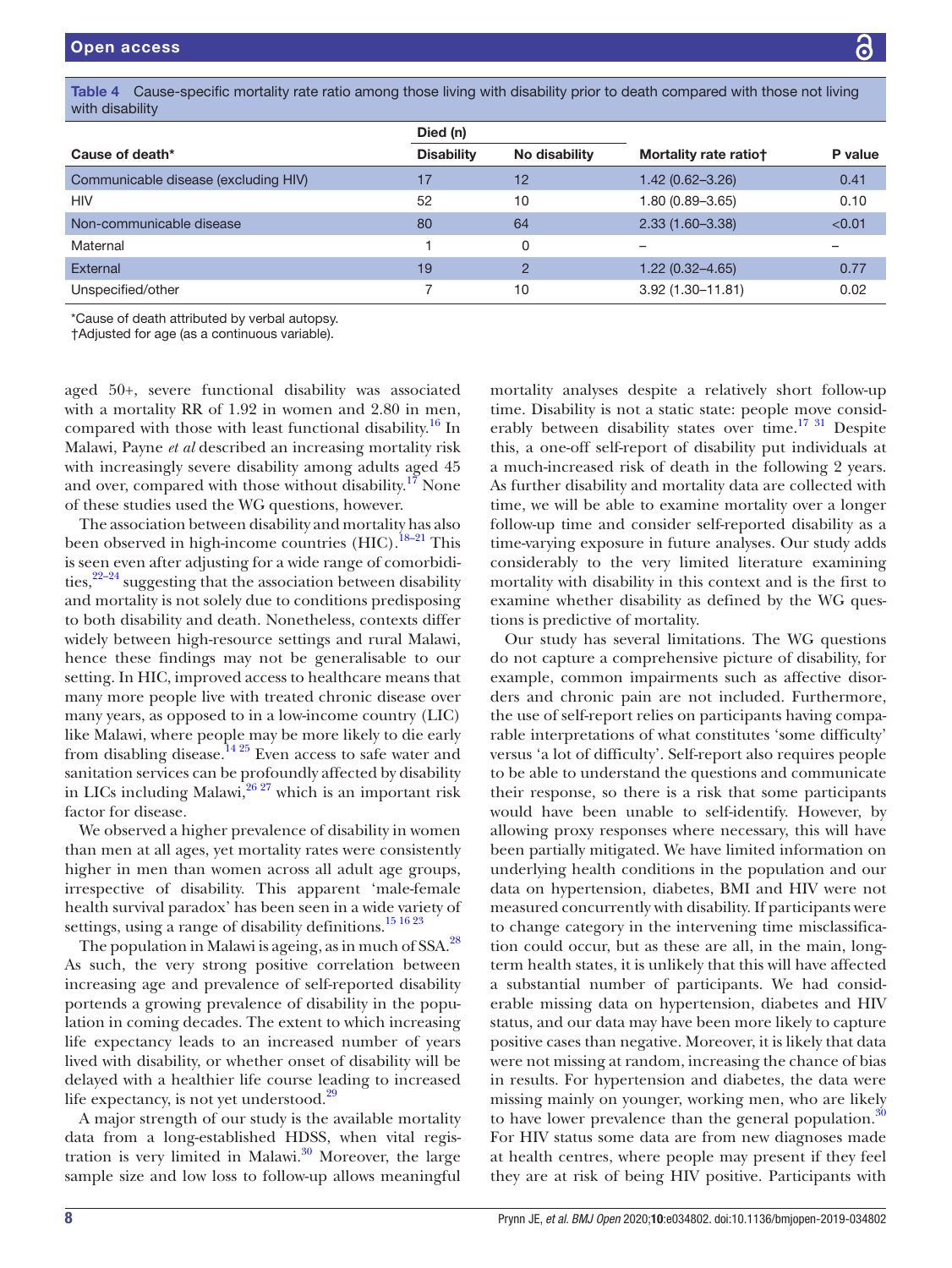missing data on hypertension demonstrated a stronger relationship between disability and mortality than those with known hypertension or known normotension, suggesting that the hypertension data are not missing at random. These potential biases limit our understanding of the relationship of these individual conditions with disability and mortality, as well as the composite measure of 'number of chronic conditions', and more research is needed to see whether our findings are replicated in both this and other settings. Furthermore, cause of death was collected through verbal autopsy, which is subject to bias. Our pragmatic approach to only collect disability reports on individuals found at home during our annual census means that older men were over-represented in our sample compared with the census. Consequently, the increased mortality in men compared with women seen in all age groups could be suspected to be due to a 'healthy worker' effect as more healthy men who will likely have lower mortality risk work far from the household in paid employment, while this pattern is not seen in women. However, we found that the relationship of disability and mortality did not vary by age group and that there were no differences in age-specific mortality by disability status when stratified by age. Particularly among younger men, the mortality rate was very similar among those included in this analysis and those excluded.

# **CONCLUSIONS**

Disability is commonly reported and likely to increase in Malawi in coming decades as the population ages and NCDs become increasingly prevalent. Self-reported disability is associated with significantly increased mortality, which seems to be driven particularly by an increased mortality rate from NCDs. While more research is urgently needed to help understand the mechanism behind this relationship, this needs to be concurrent with active interventions to improve access to healthcare and other services, particularly for people with disabilities, if the commitment to 'leave no-one behind'[32](#page-9-5) in the SDGs is to be realised.

Contributors Conceptualisation: OK, AP, HK, AC. Funding acquisition: MN, AC. Design: AD, SG, AP. Project administration: AD, JM, EM, OM. Supervision of data collection: AD, OK, SG, EM, AP, LK. Data curation: OM. Analysis: JEP, AC. Original draft preparation: JEP, HK, AC. Review and editing of manuscript: JEP, AD, JM, OK, SG, EM, OM, AP, LK, MN, HK, AC.

Funding This work was supported by the Wellcome Trust (grant number 098610).

#### Competing interests None declared.

Patient and public involvement Patients and/or the public were involved in the design, or conduct, or reporting, or dissemination plans of this research. Refer to the Methods section for further details.

Patient consent for publication Not required.

Ethics approval Ethical approval for the HDSS census rounds and NCD survey was granted by the National Health Sciences Research Committee (NHSRC) (protocol numbers 419 and 1072, respectively), and by the London School of Hygiene and Tropical Medicine (LSHTM) (protocol numbers 5081 and 6303, respectively).

Provenance and peer review Not commissioned; externally peer reviewed.

Data availability statement Data are available upon reasonable request. Data from the NCD survey are available from LSHTM Data Compass: Malawi Epidemiology and Intervention Research Unit Non-Communicable Disease Survey

data, 2013–2017, <https://doi.org/10.17037/DATA.0000096136>. Data are available under the terms of the Creative Commons Attribution 3.0 International License (CC-BY 3.0). Summary demographic data sets are publicly available through the INDEPTH iShare platform. Longitudinal data (demographic surveillance episodes and linked rounds of disability questionnaires) cannot be sufficiently deidentified for public availability. Application may be made for access through the MEIRU director (mia.crampin@lshtm.ac.uk) or data scientist Chifundo Kanjala (chifundo.kanjala@ lshtm.ac.uk). Those wishing to access the data will need to provide a brief proposal for what the data will be used for as a condition of access.

Open access This is an open access article distributed in accordance with the Creative Commons Attribution 4.0 Unported (CC BY 4.0) license, which permits others to copy, redistribute, remix, transform and build upon this work for any purpose, provided the original work is properly cited, a link to the licence is given, and indication of whether changes were made. See: [https://creativecommons.org/](https://creativecommons.org/licenses/by/4.0/) [licenses/by/4.0/](https://creativecommons.org/licenses/by/4.0/).

#### ORCID iDs

Josephine E Prynn<http://orcid.org/0000-0002-5275-8644> Hannah Kuper<http://orcid.org/0000-0002-8952-0023>

#### **REFERENCES**

- <span id="page-8-0"></span>1 World Health Organisation. *World report on disability*, 2011.
- <span id="page-8-1"></span>2 Banks LM, Kuper H, Polack S. Poverty and disability in lowand middle-income countries: a systematic review. *[PLoS One](http://dx.doi.org/10.1371/journal.pone.0189996)* 2017;12:e0189996.
- <span id="page-8-2"></span>3 United Nations. Sustainable development goals (SDGs) and disability. Available: [https://www.un.org/development/desa/](https://www.un.org/development/desa/disabilities/about-us/sustainable-development-goals-sdgs-and-disability.html) [disabilities/about-us/sustainable-development-goals-sdgs-and](https://www.un.org/development/desa/disabilities/about-us/sustainable-development-goals-sdgs-and-disability.html)[disability.html](https://www.un.org/development/desa/disabilities/about-us/sustainable-development-goals-sdgs-and-disability.html) [Accessed 16 Apr 2019].
- <span id="page-8-3"></span>4 Hashemi G, Wickenden M, Kuper H. SDGs, inclusive health and the path to universal health coverage. *Disability and the Global South* 2017;4.
- <span id="page-8-4"></span>5 De Beaudrap P, Mac-Seing M, Pasquier E. Disability *and HIV: a systematic review and a meta-analysis of the risk of HIV infection among adults with disabilities in sub-Saharan Africa*. *[AIDS Care](http://dx.doi.org/10.1080/09540121.2014.936820)* 2014;26:1467–76.
- <span id="page-8-5"></span>6 Liljas AEM, Carvalho LA, Papachristou E, *et al*. Self-Reported vision impairment and incident prefrailty and frailty in English communitydwelling older adults: findings from a 4-year follow-up study. *[J](http://dx.doi.org/10.1136/jech-2017-209207)  [Epidemiol Community Health](http://dx.doi.org/10.1136/jech-2017-209207)* 2017;71:1053–8.
- 7 Ribeiro MVMR, Hasten-Reiter Júnior HN, Ribeiro EAN, *et al*. Association between visual impairment and depression in the elderly: a systematic review. *[Arq Bras Oftalmol](http://dx.doi.org/10.5935/0004-2749.20150051)* 2015;78:197–201.
- 8 Cimarolli VR, Jopp DS. Sensory impairments and their associations with functional disability in a sample of the oldest-old. *[Qual Life Res](http://dx.doi.org/10.1007/s11136-014-0657-0)* 2014;23:1977–84.
- <span id="page-8-6"></span>9 World Health Organisation. *Concept Note: World Report on Disability and Rehabilitation*, 2007.
- <span id="page-8-7"></span>10 WG. Washington group on disability statistics. Available: [http://www.](http://www.washingtongroup-disability.com/) [washingtongroup-disability.com/](http://www.washingtongroup-disability.com/)
- <span id="page-8-8"></span>11 Malawi National Statistical Office. *Population and housing census results*, 2008.
- 12 Crampin AC, Dube A, Mboma S, *et al*. Profile: the Karonga health and demographic surveillance system. *[Int J Epidemiol](http://dx.doi.org/10.1093/ije/dys088)* 2012;41:676–85.
- <span id="page-8-9"></span>13 World Health Organisation. *Verbal autopsy standards: ascertaining and attributing causes of death*., 2018. Available: [https://www.who.](https://www.who.int/healthinfo/statistics/verbalautopsystandards/en/) [int/healthinfo/statistics/verbalautopsystandards/en/](https://www.who.int/healthinfo/statistics/verbalautopsystandards/en/) [Accessed 14 Jul 2019].
- <span id="page-8-10"></span>14 Price AJ, Crampin AC, Amberbir A, *et al*. Prevalence of obesity, hypertension, and diabetes, and cascade of care in sub-Saharan Africa: a cross-sectional, population-based study in rural and urban Malawi. *[Lancet Diabetes Endocrinol](http://dx.doi.org/10.1016/S2213-8587(17)30432-1)* 2018;6:208–22.
- <span id="page-8-11"></span>15 Gray WK, Dewhurst F, Dewhurst MJ, *et al*. Rates and predictors of three-year mortality in older people in rural Tanzania. *[Arch Gerontol](http://dx.doi.org/10.1016/j.archger.2015.10.008)  [Geriatr](http://dx.doi.org/10.1016/j.archger.2015.10.008)* 2016;62:36–42.
- <span id="page-8-12"></span>16 Gómez-Olivé FX, Thorogood M, Bocquier P, *et al*. Social conditions and disability related to the mortality of older people in rural South Africa. *[Int J Epidemiol](http://dx.doi.org/10.1093/ije/dyu093)* 2014;43:1531–41.
- <span id="page-8-13"></span>17 Payne CF, Mkandawire J, Kohler H-P. *Disability transitions and health expectancies among adults 45* years and older in Malawi: a cohortbased model. *[PLoS Med](http://dx.doi.org/10.1371/journal.pmed.1001435)* 2013;10:e100435.
- <span id="page-8-14"></span>18 Park JM, Oh U, Roh B-R, *et al*. Disparities in mortality by disability: an 11-year follow-up study of 1 million individuals. *[Int J Public Health](http://dx.doi.org/10.1007/s00038-017-0966-5)* 2017;62:989–96.
- 19 Björkenstam C, Alexanderson K, Björkenstam E, *et al*. Diagnosisspecific disability pension and risk of all-cause and cause-specific